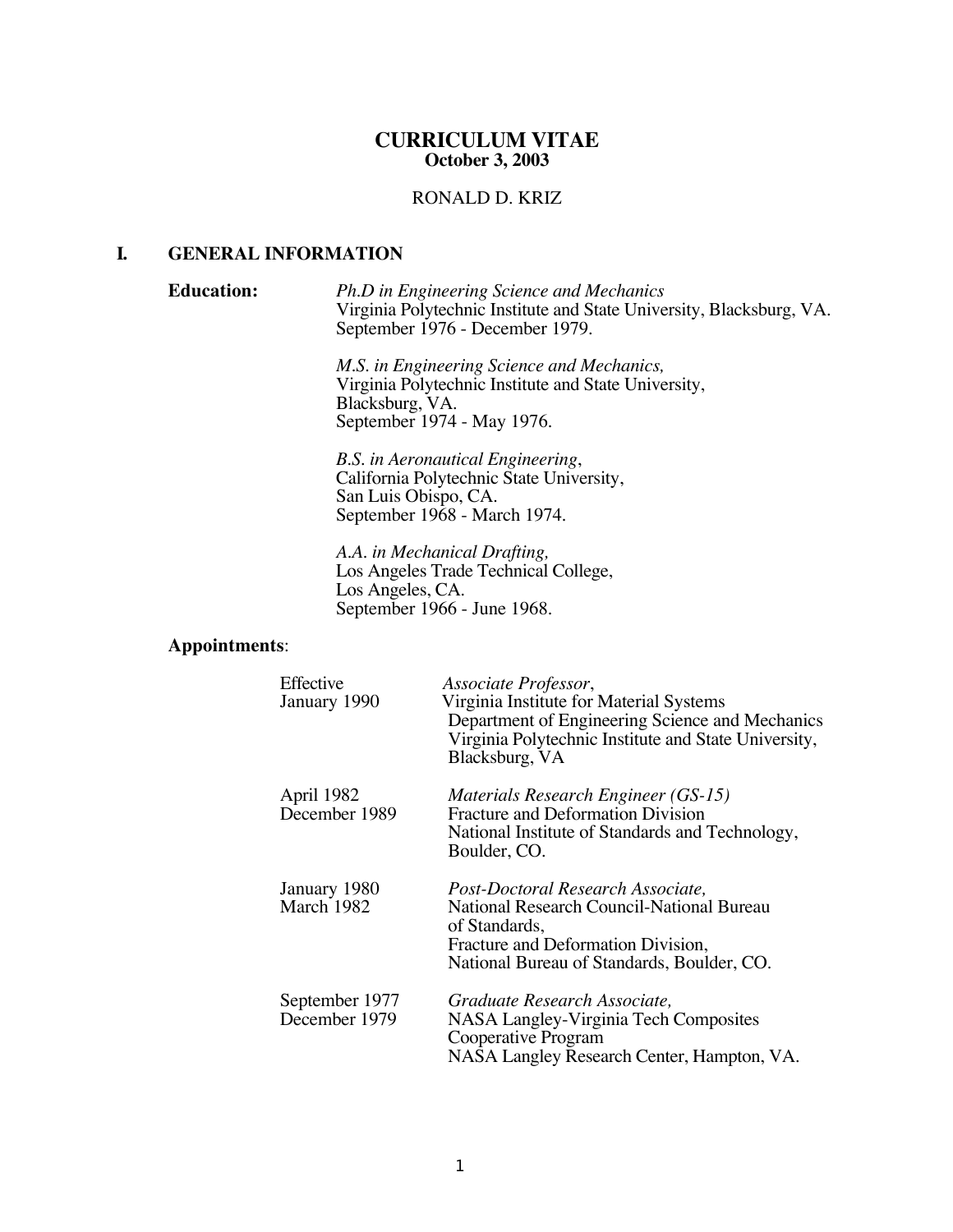| September 1974<br><b>July 1977</b> | Graduate Research Assistant<br>Department of Engineering Science and Mechanics,<br>Virginia Polytechnic Institute and State University<br>Blacksburg, VA. |  |
|------------------------------------|-----------------------------------------------------------------------------------------------------------------------------------------------------------|--|
| April 1974<br>May 1976             | Aircraft Structural Design Engineer,<br>Rockwell International, Los Angeles Aircraft Division,<br>El Segundo, CA.                                         |  |

## **Membership in Professional Organizations:**

- \* Scientific Research Society of North America, Sigma Xi.
- \* IEEE Computer Society
- \* American Society for Nondestructive Testing
- \* American Academy of Mechanics
- \* Association for Computing Machinery
- \* Association for the Advancement of Computing in Education

#### **Professional Honors:**

- \* Founding Fellow of the University Center for Human-Computer Interaction, 1995.
- \* Author of Advanced Communications and Information Technology Center, 1995.
- \* Certificate of Recognition NASA for U.S. Patent Application, 1994.
- \* Certificate of Recognition NIST for U.S. Patent Application, 1982.
- \* Honored Alumni at the Annual Review: Center for Composite Materials and Structures, Virginia Tech, 1985.
- \* First place: Western Regional AIAA Technical Paper, 1974.
- \* B.S., Outstanding graduating student, AIAA Student Chapter, 1974.
- \* B.S., Graduated with honors in Aeronautical Engineering, 1974.

### **II. TEACHING ACTIVITIES**

**Courses Taught** (Teaching evaluations are summarized in Dossier):

\* ESM 5014, Introduction to Continuum Mechanics

| Fall         | 1990, | Enrollment 48. |
|--------------|-------|----------------|
| Summer 1990, |       | Enrollment 5.  |
| Fall         | 1991, | Enrollment 49. |
| Summer 1993, |       | Enrollment 12. |
| Fall         | 1993, | Enrollment 36. |
| Summer 1994, |       | Enrollment 15. |
| Fall         | 1994. | Enrollment 34. |
| Fall         | 2001, | Enrollment 27. |
| Fall         | 2002, | Enrollment 20. |

#### \* ESM 5344, Wave Propagation in Solids

(http://www.sv.vt.edu/classses/ESM5344/ESM5344.html)

| Spring  | 1990, | Enrollment 11. |
|---------|-------|----------------|
| Spring  | 1992. | Enrollment 9.  |
| Spring  | 1994. | Enrollment 9.  |
| Spring  | 1995, | Enrollment10.  |
| Spring, | 1997, | Enrollment 7   |
| Spring  | 2002, | Enrollment 8   |
| Spring  | 2003, | Enrollment 7   |
|         |       |                |

\* ESM 3054, Mechanical Behavior of Materials Fall 1992, Enrollment 32.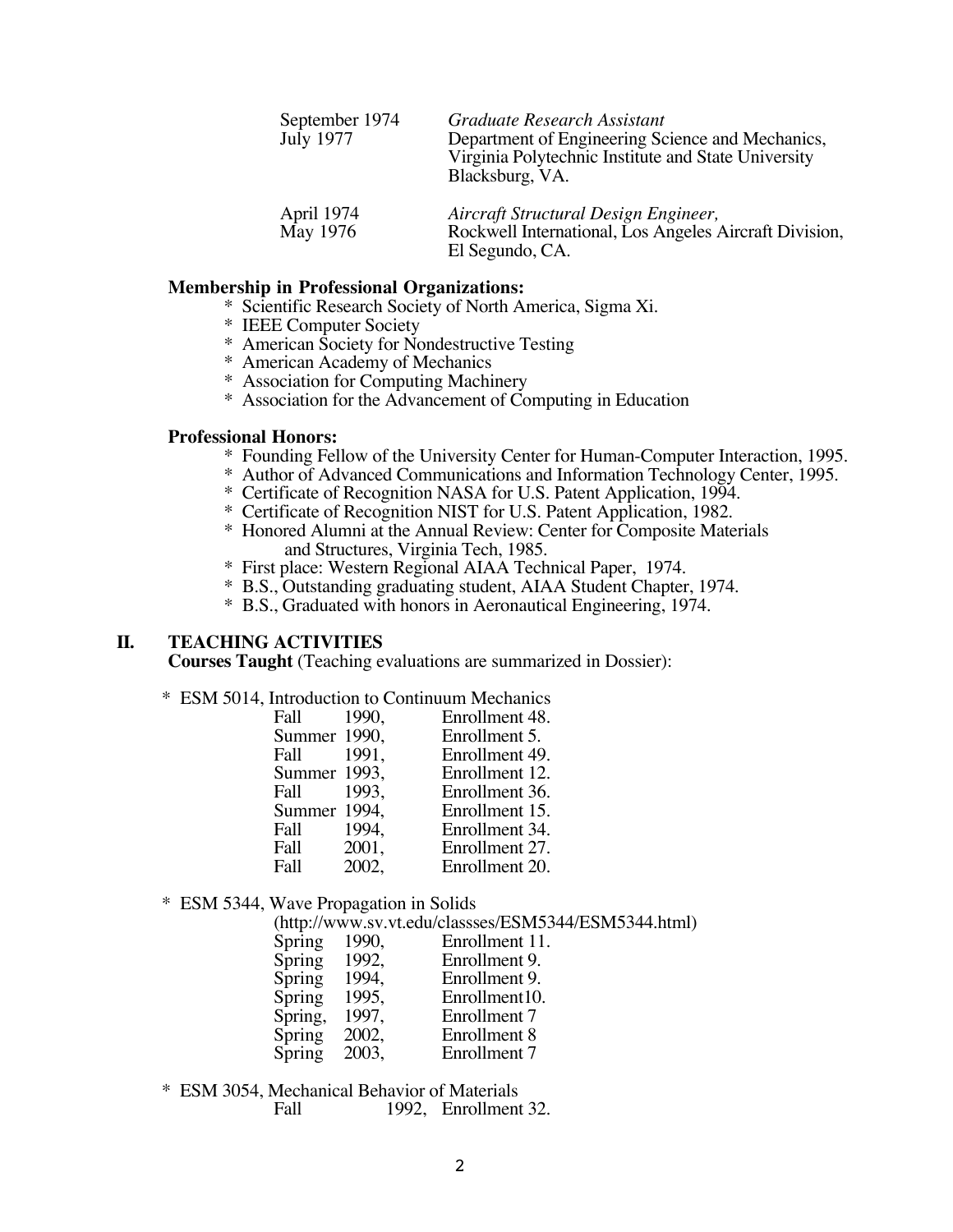\* ESM 1004, Statics

| Spring | 1991, | Enrollment 32. |
|--------|-------|----------------|
| Spring | 1991, | Enrollment 68. |
| Spring | 1992. | Enrollment 36. |
| Summer | 1992. | Enrollment 38. |
| Fall   | 1992. | Enrollment 54. |
| Fall   | 1996, | Enrollment 32. |
| Fall   | 1998. | Enrollment 39. |

\* ESM 2204, Deformables

(http://www.sv.vt.edu/classes/ESM2204/ESM2204.html)

| Fall   | 1995, | Enrollment 24  |
|--------|-------|----------------|
| Fall   | 2000, | Enrollment 38. |
| Spring | 2000, | Enrollment 41. |
| Spring | 2001, | Enrollment 41. |

\* ESM 4714, Scientific Visual Analysis

(http://www.sv.vt.edu/classes/ESM4714/ESM4714.html)

| Fall   | 1991, | Enrollment 13. |
|--------|-------|----------------|
| Spring | 1992, | Enrollment 10. |
| Spring | 1993, | Enrollment 18. |
| Spring | 1994, | Enrollment 12. |
| Spring | 1995, | Enrollment 18. |
| Spring | 1996, | Enrollment 10. |
| Fall   | 1997, | Enrollment 15. |
| Fall   | 2000, | Enrollment 11. |
| Fall   | 2003, | Enrollment 7.  |
|        |       |                |

\* MSE 2034, Elements of Materials Engineering

(http://www.sv.vt.edu/classes/MSE2034.html)

| Fall | 1993, | Enrollment 54. |
|------|-------|----------------|
| Fall | 1994, | Enrollment 69. |
| Fall | 1995, | Enrollment 58. |
| Fall | 1996, | Enrollment 45. |
| Fall | 1997, | Enrollment 42. |

\* MSE 2094, Analytic Methods in Material Science

|  | (http://www.sv.vt.edu/classes/MSE2094.html) |
|--|---------------------------------------------|
|--|---------------------------------------------|

| Spring | 1994, | Enrollment 12. |
|--------|-------|----------------|
| Spring | 1996, | Enrollment 25. |
| Spring | 1997, | Enrollment 29. |
| Spring | 1998, | Enrollment 25. |

\* ESM/MSE 4984, Computer Simulation of Material Behavior (http://www.jwave.vt.edu/crcd/esmmse4984/)<br>Fall 1998. Enrollment 7. Enrollment 7.

\* ESM/MSE 5984, Computer Simulation of Mechanical Behavior of Materials (http://www.jwave.vt.edu/crcd/esmmse5984/)<br>Spring 2000, Enrollment 8. Enrollment 8.

Teaching evaluation average for "overall effectiveness"  $= 3.43$  all courses out of 4.00.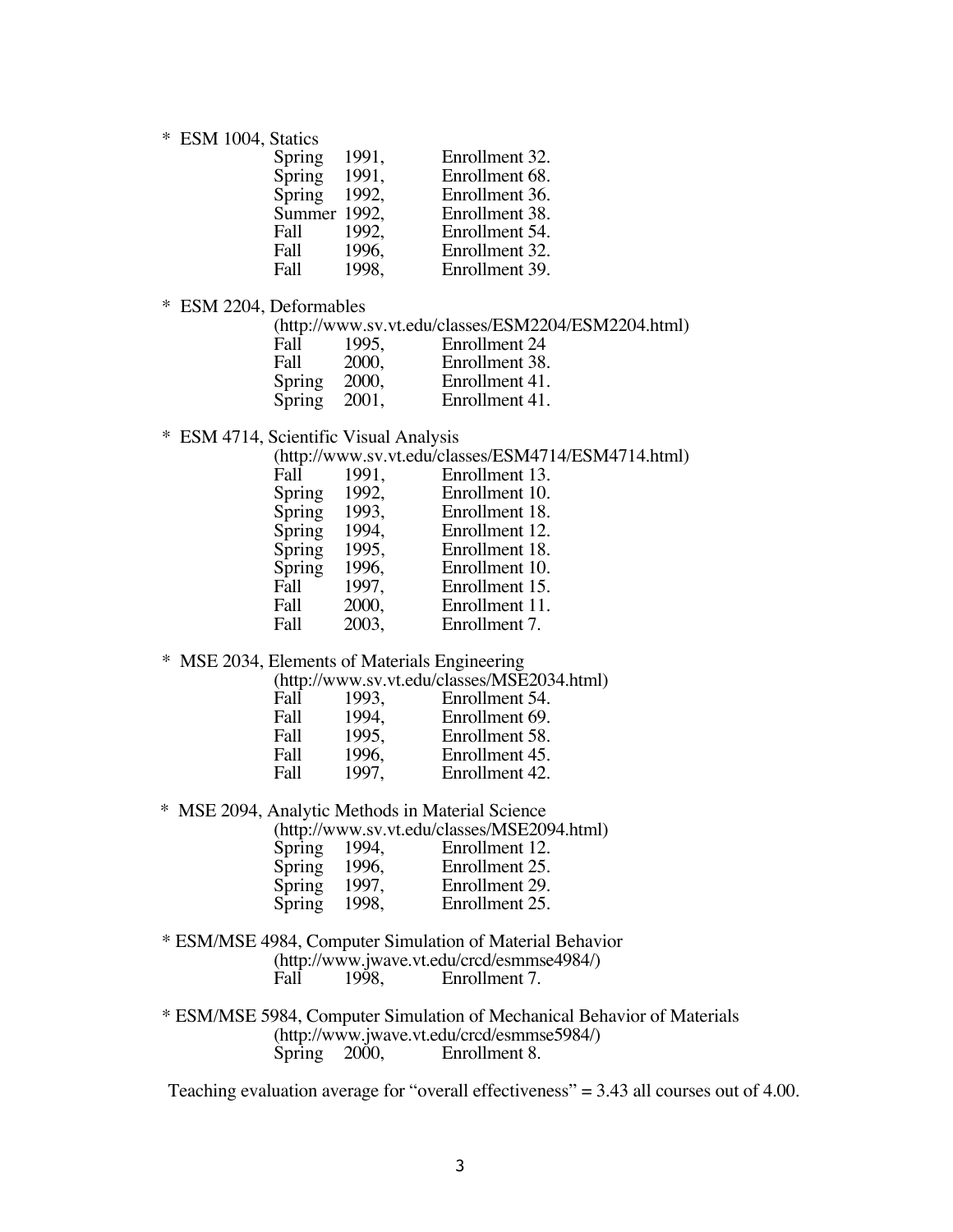**Ph.D Dissertation Committees** (Employment after graduation is indicated in parentheses):

\* "Multiple Wave Scattering, Calculated Effective Stiffnesses, and Wave Properties in Unidirectional Fiber-Reinforced Composites", W.L. Liu, Chairman: R.D. Kriz, Completed 5/13/97 (Engineer: Sound Alliance: A Division of Dow Chemical)

**Masters Theses Committees** (Employment after graduation is indicated inparentheses):

- \* "An Axisymmetric Finite Element Solution for Elastic Wave Propagation Through Threaded Connections", G. Land (Co-chair: R. Batra and R.D. Kriz), Completed, 12/19/96 (Engineer: Ingersol Rand)
- \* "Finite Element Analysis of Adiabatic Shear Bands in Impact and Penetration Problems", J. B. Stevens (Co-chair: R. Batra and R.D. Kriz), Completed 11/1/96 (Engineer: Alcatel).
- \* "Micromechanical Analysis of a High Volume Fraction, High Stiffness Ratio Macro-Composite", A Kuppuswamy (Co-chair: R. D. Kriz and V. Giurgiutiu), Completed, 1/20/97 (Engineer: Analytic Services NASA Langley).
- \* "Measurement of Ultrasonic Wave Mode Transition in Unidirectional Graphite/Epoxy Composites", Benoit Vandenbossche. Chairman: R.D. Kriz, Completed 5/9/91 (Military Service: France)
- \* "Effect of Cooling Rate and Stacking Sequence on the Fatigue Behavior of Nothched Quasi-isotropic APC-2 Laminates", N.S. Vure, Chairman: R.D. Kriz, Completed 8/7/93. (Engineer: Chrysler)
- \* "Parallel Implementation of The Filtered Back Projection Algorithm for Tomographic Imaging", Raman R.V. Rao. Co-chair: R.D. Kriz and A.L Abbott, Completed 1/5/95. (Scientific Staff: Bell Northern Res.)

# **Advisor for NRC-NBS Post-Doctoral Program:**

\* "Modeling Singularities of Cracks with FEM", P.R. Heyliger, 1986 - 1988.

### **Ph.D. Dissertations and M.S. Theses in Progress.**

\* "Fracture Models Scaling from Nanostructures to a Continuum", S. Parikh.

### **Senior Projects:**

- \* "Visualization of Electron Diffraction Patterns by Scattering from a Crystal", MSE, Fabienne J. Nichols, Spring 1992.
- \* "Diffusion Model for Predicting Localized Drug Treatment", S. Parikh, ESM, Fall 1995.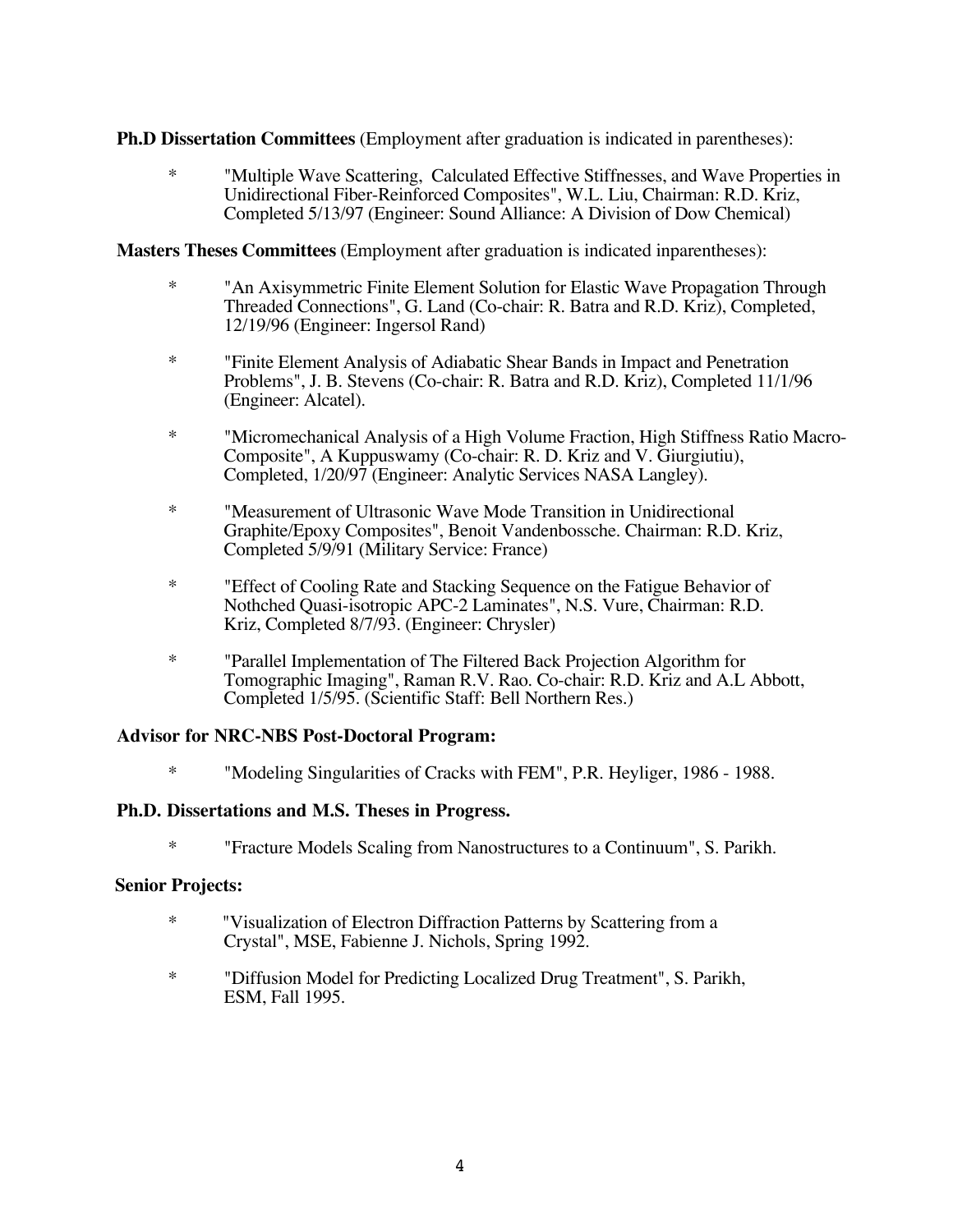## **III. RESEARCH ACTIVITIES**

**Research Grants**: Italics indicates PI and parentheses enclose amount I was responsible.

- \* *D.R. Bevan*, L.T. Watson, and R.D. Kriz, "Application of Visualization and Haptic FeedBack to Enhance Molecular Docking", Virginia Tech ASPIRES, Sept99 – Apr01, \$54,450 (**-**\$1,000).
- \* *R.D. Kriz* and J.T. Kelso, "Extending the Use of Collaborative Virtual Environments to Engineering Design Using High Speed Networks", Lockheed Martin Astronautics,  $1$ mar $00 - 31$ dec $01$ , \$50,000 (\$50,000).
- \* *J. T. Kelso*, L.E. Arsenault, and R.D. Kriz, ""Device Independent Visualization Environment-Reconfigurable, Scalable, Extensible (DIVERSE) Toolkit", National Institute of Standards and Technology (NIST), 1apr99 – 31mar02, \$60,000 (\$20,000)
- \* *R.D. Kriz*, T. Morgan, J. Colbert, S. Macrae, " Extending the Use of Collaborative Virtual Environments for Instruction in K-12 Schools", Silicon Graphics Inc. and the Institute for Connecting Science Research to the Classroom, \$104,468 (\$104,468).
- \* *K.L. Reifsnider*, et al., Navy Collaborative Integrated Information Technology Initiative", Office of Naval Research, (Year-1: 14nov98 - 30sep99, Project: \$3M, VT-CAVE: \$381K) (Year-2: 1oct99 - 15may00, Project: \$2M, VT-CAVE: \$331K), (Year-3: 1apr01 - 31mar02, Project: \$1.5M, VT-CAVE: \$283K), (Year-4: 1apr02 – 31mar03, Project: \$1.5M, VT-CAVE: \$746K) (Year-5: 1apr03 – 31may04, Project: \$1.2M, VT-CAVE: \$162K), VT-CAVE CoPI: R.D. Kriz (\$1,903,000).
- \* *R.D. Kriz*, "Infrastructure Development and Planning Project to Explore the Benefits of a Collaborative Virtual Environment in Virginia Universities and Businesses", Virginia's Center for Innovative Technology (CIT) (6 months), May 9, 1998, \$29,000 (\$29,000)
- \* *R.D. Kriz*, R.C. Batra, J.K. Burton, W.A. Curtin, and D. Farkas, "Combined Research -- Curriculum Development: Computer Simulation of Material Behavior - From Atomistic to the Continuum Level", NSF (EEC-97008155), Apr 97 - Mar 99, \$220,000 (\$220,000).
- \* *R.D. Kriz*, K.L. Reifsnider, and J. Carroll, "Human Computer Interaction Visualization and Animation Groups", NSF (CISE/ASC 836200), Oct 97 – Sep 98 \$25,000  $($25,000)$ .
- \* *D. Farkas,* R.C. Batra, W.A. Curtin, and R.D. Kriz, "Acquisition of a Computer/Visualization Server for the Center for Modeling and Simulation in Materials Science", AFOSR (VT97-0354-09), Mar 97, \$119,911 (\$50,000).
- \* *R.D. Kriz*, et.al, "Breaking Research and Education Barriers by Developing 3-D Visualization CAVE(tm) Technology", NSF-ARI (CDA-9601874), Jan 97 – Jan 00, \$1,646,796 (\$1,646,796).
- \* *R.D. Kriz,* C.A. Beattie*,* and C.J. Ribbens, "Establishment of the Scientific Modeling and Visualization Classroom", SCHEV (\$70,000) with matching funding from Sun Microsystems Computer Company (\$70,000), VNI Software (\$50,000), September 1995, \$190,000\* (\$110,000\*).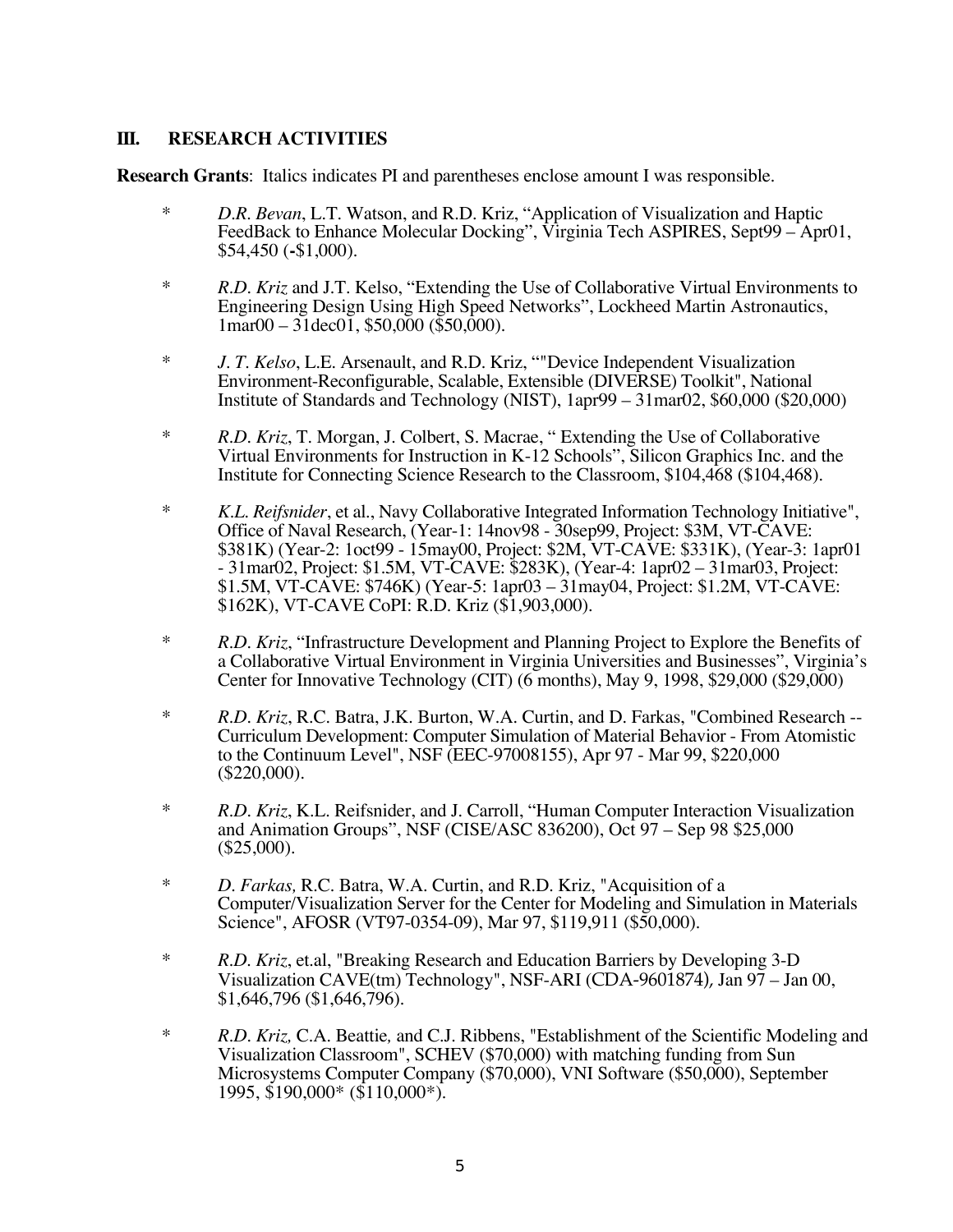- \* *R.D. Kriz*, "Visual Tooling in Computational Mechanics", Alcoa Foundation, Aluminum Company of America, August 1995, \$7,500 (\$7,500).
- \* *V. Giurgiutiu* and R.D. Kriz, "Mechanical Properties of Bio-absorbable materials", Smith and Nephew Richards, Inc., Jan 94 - Sept 94, \$33,000, (\$0).
- \* *R.D. Kriz*, "Value Metering Visualization: A New Design Methodology", John Deere, Dubuque, Iowa , Feb 94 - Apr 94, \$6,239, (\$6,239).
- \* *R.D. Kriz and D.R. Bevan*, "Educational Software Grant", Molecular Simulation, Inc., 1993, \$300,000 (\$150,000).
- \* *R.D. Kriz*, "Equipment Grant to the Laboratory for Scientific Visual Analysis", Virginia Institute for Material Systems, \$21,197, (\$21,197).
- \* *R.D. Kriz,* "Establishment of Digital Visualization Reference Center:: Equipment, GRA and software", Digital Equipment Corporation, Mar 92 - Feb 93, \$61,000, (\$61,000).
- \* *R.D. Kriz* "Computer Tomography Material Evaluation", NASA Langley Reserach Center, Principal Investigator, Mar 92 - present (3years), \$54,229, (\$54,229).
- \* *R.D. Kriz*, "Effect of Crystallinity on the Long-Term Behavior of AS4/APC-2 Quasi-Isotropic Laminates", Virginia Institute for Material Systems, Jul 91 - Jun 93, \$83,877,  $($83,877)$ .
- \* *R.D. Kriz*, "Establishment of the Laboratory for Scientific Visual Analysis", NSF-STC & VIMS (\$155,000), SUN Microsystems Computer Company (\$58,000) and Precsion Visuals Inc. (\$20,000) software grant, August 1991, \$232,000, (\$232,000).
- \* *J.I. Craig, K.C. Gramoll, and R.D. Kriz,* "NSF-SUCCEED: The Development and Implementation of Interactive Multimedia in Basic Engineering Education Courses (Phase I &II, Engineering Mechanics Course)", Jul 92 - Oct 94, \$829,607, (\$156,015).
- \* *J.E. McGrath,* et. al., "Center for High Performance Polymeric Adnesives and Composites," National Science Foundation, Feb 91 - present (7 years), \$7,800,00, (\$134,151).
- \* *R.D. Kriz*, "Measurement of Mode Transitions in Graphite Epoxy", Virginia Institute for Material Systems, Jul 90 - Jun 91, \$26,401, (\$26,401).
- \* R.M. Davis, H.W. Gibson, R.D. Kriz, A.C. Loos, *J.E. McGrath*, K.L. Reifsnider, J.S. Riffle, and J.P. Wightman, "Affordable Polymer Matrix Composites", McDonnell Douglas/ARPA, Sept 93 - Aug 95, \$993,760 (\$78,324).

# **Patents:**

- \* "Method of Determining Load in Anisotropic Non-Crystalline Materials Using Energy Flux Deviation, US Patent 5,337,610, 1994.
- \* "Systems for Monitoring Load in Fiber-Reinforced Composite Materials", R.D. Kriz, W.H. Prosser, and D.W. Fitting, U.S. Patent 5,209,123, May 11, 1993.
- \* "Systems for Monitoring Changes in Elastic Stiffness in Composite Materials", R.D.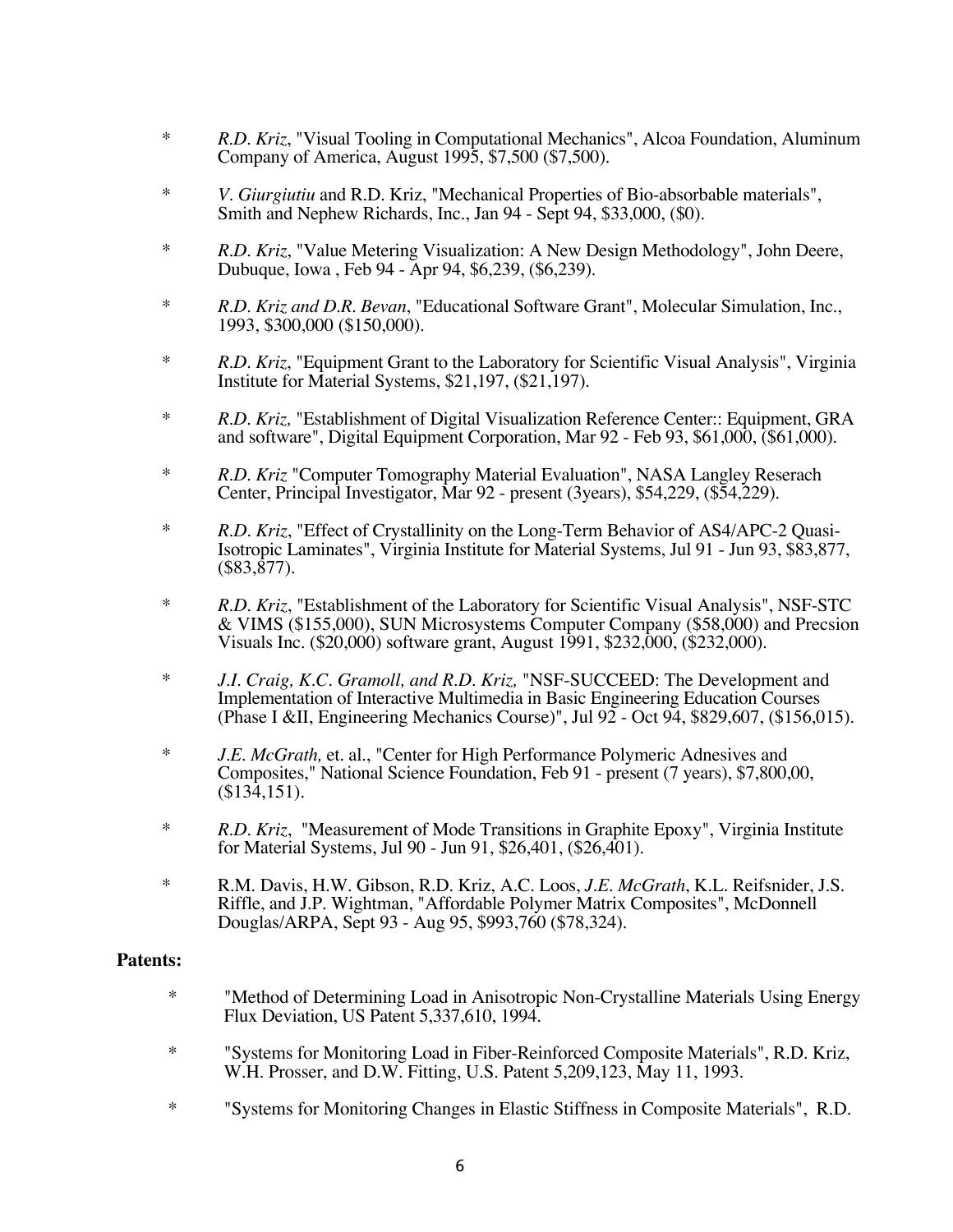Kriz, U.S. Patent 4,449,770, February 19, 1985.

**Special Projects:** (Three senior projects at California Polytechnic State Univ)

- \* "A Sailplane Wing Constructed of Foam Core and Fiberglass Skin", 1973.
- \* "Shear Flow in a Multi-Celled Sailplane Wing Constructed of Composite Materials", 1973.
- \* "Construction, Flight Certification, and Flight Test of a Sailplane N3773G", 1974.

# **Projects Funded Within National Bureau of Standards:**

- \* "Embedded Optical Fiber Sensors in Tension Leg Offshore Oil Platforms", Principal Investigator, 1988-1989, Collaboration with Conoco Oil Company. 1/4 Man Year, \$50,000.
- \* "Installation of Computer Network and Computer Server and Workstation", Principal Investigator, 1988-1989, Equipment: \$50,000.
- \* NASA Ames Research Center, "Mechanical and Thermal Characterization of  $A1_2O3$ -Reinforced PEEK Composite Specimens for Cryogenic Thermal Standoff Applications", 4 December 1986 to 30 December 1987, \$64,000, (\$64,000).
- \* Ball Aerospace Corporation, "Fatigue Tests of  $A1_2O_3$ -Reinforced Epoxy Thermal Isolation Straps", 29 January 1986 to 2 April 1987, \$10,000, (\$10,000).
- \* "Development of an Optical Diffraction Strain Measurement System", 1988-1989, Coinvestigator with J.R. Berger. Equipment: \$15,000.
- \* "Damage Modeling in Woven Composites", Five-year program with DOE on Materials for Fusion Energy Applications at Low Temperatures, 1982-1987, Co-investigator with R.P. Reed, \$50,000/year.
- \* Damage Modeling in Composites", August 1985-August 1986, Principal Investigator, \$50,000. IMSE Innovative Award 1985.

Note: \$50,000 was the support for a one year effort.

# **International Collaborations:**

- Japan Society for the Promotion of Science, Host Professor Toshiyuki Oshima, Kitami Institute of Technology. Funded for 6-months by the Japanese government to visit Japan and work with Professor Oshima on problems relating to simulation-visualization of stress wave propagation and nondestructive evaluation of heterogeneous structures, 1996.
- \* Guest of Ecole Des Mines de Nantes, France. Scientific visualization consultant to university for the creation of a Scientific Visualization Laboratory, June 19 - July 1, 1994.
- \* Visiting Scholar Professor Toshiyuki Oshima, Kitami Institute of Technology. Funded for 12-month visit by the Japanese government to work at Virginia Tech with Prof. Ron Kriz on stress wave simulation of acoustic microscope measurements,, June 1990 - May 1991.
- \* Swiss Federal Laboratories for Materials Testing, Dubendorf, Switzerland, Hosted Visiting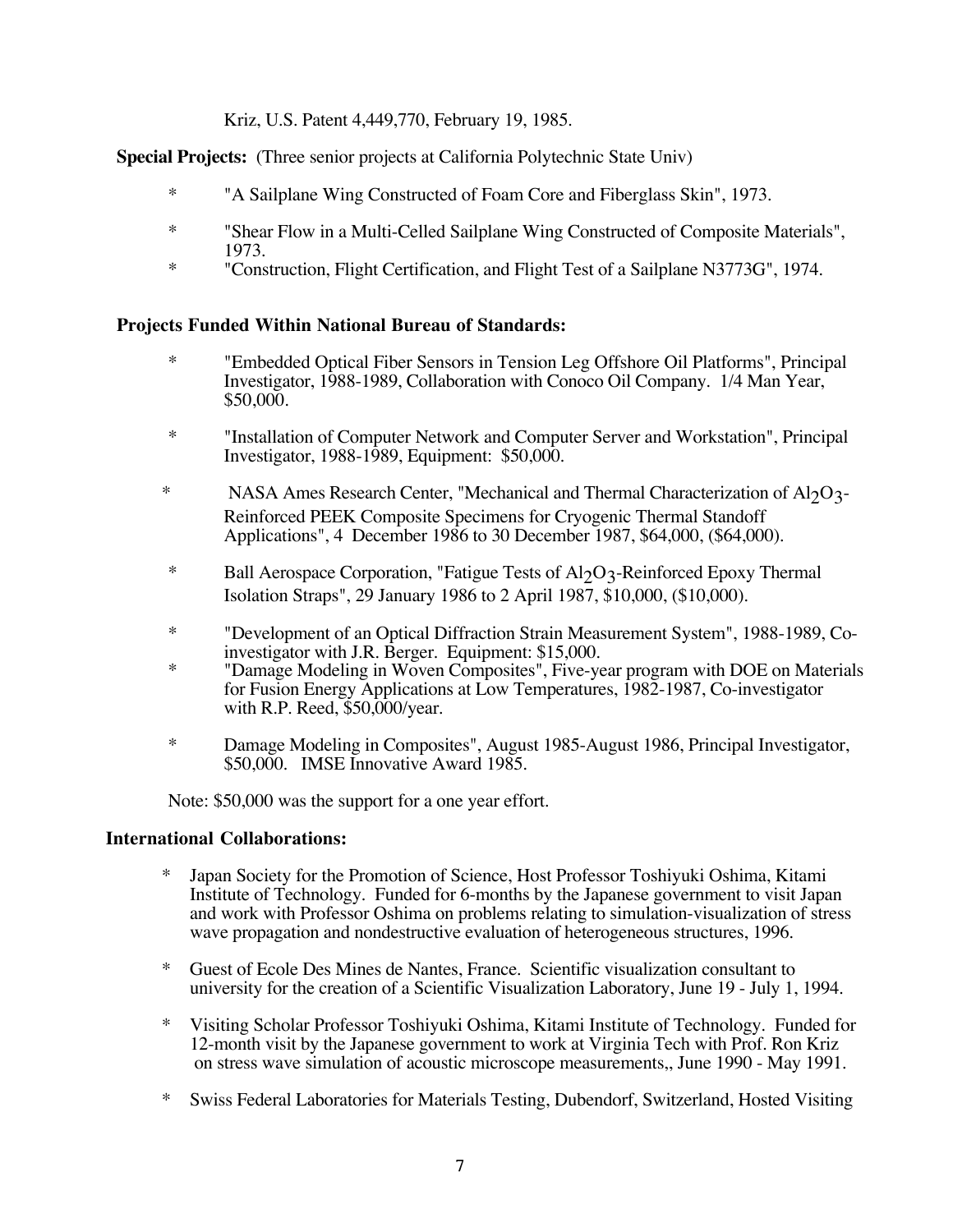### Scientist W.J. Muster, Tested Composites at Cryogenic Temperatures, NIST 1983.

### **Publications submitted but not yet accepted:**

### **Refereed Journal and Conference Papers:** (presentor underlined; student status italics)

- 1) Kriz, R.D., Farkas, D, Ray, A.A, and Kelso, J.T., "Visualization of Structure-Property Relationships: Spanning the Length Scales from Nano to Macro", Invited Paper, International Conference on Computational and Experimental Engineering Science, Corfu, Greece, July 25-29, 2003.
- 2) Kelso, J.T., Satterfield S.G., Arsenault, L.E., Ketchan, P.M., and Kriz, R.D., "DIVERSE: A Framework for Building Extensible and Reconfigurable Device-Independent Virtual Environments and Distributed Asynchronous Simulations", *Presence*, Vol. 12, pp. 19-36, 2003.
- 3) Kriz, R.D., Farkas, D., Ray, A.A., Kelso, J.T., and Flanery, R.E. Jr., "Visual Interpretation and Analysis of HPC Nanostructure Models using Shared Virtual Environments", Conference Proceedings, *High Performance Computing: Grand Challenges in Computer Simulations 2003*, The Society for Modeling and Simulation International (SCS), San Diego, California, pp. 127-135, 2003.
- 4) Kriz, R.D., Farkas, D., Ray, A.A., Kelso, J.T., and Flanery, R.E. Jr., "Visual Interpretation and Analysis of HPC Nanostructure Models using Shared Virtual Environments", Modeling and Simulation Magazine, Vol. 1, No. 4, pp. 9-10, 2003.
- 5) Morgan, T., Kriz, R.D., Howard, S., *Das-Neves F*., and Kelso, J.T., " Extending the Use of Collaborative Virtual Environments for Instruction to K-12 Schools", *In>>sight*, Vol. 1 (Inaugural Issue) , a journal published by the Institute for the Advancement of Emerging Technologies in Education, Charleston, West Virginia 25301, pp. 67-82, 2002.
- 6) Kelso, J.T., Arsenault, L.E., Satterfield, S.G., and Kriz, R.D., "DIVERSE: A Framework for Building Extensible and Reconfigurable Device Independent Virtual Environments", IEEE Virtual Reality 2002, March 24-28, pp. 183-190, 2002.
- 7) Kriz, R.D., Farkas, D., Batra, R.C., Levensalor, R.T., Parikh, S.D., "Combined Research and Curriculum Development of Web-based Educational Modules on Mechanical Behavior", J. Materials Education, Vol. 24 (1-3), 2002.
- 8) Kriz, R.D., Batra, R.C., and Farkas D., "Integrating Simulation Research into Curriculum Modules on Mechanical Behavior of Materials", J. Materials Education, Vol. (1&2), pp. 43-52, 1999.
- 9) *Liu, W.L.* and Kriz, R.D., "Axial shear waves in fiber-reinforced composities with multiple interfacial layers between fiber core and matrix", *Int. J. Mechanics of Materials*, Vol. 31, pp. 117- 129, 1999.
- 10) *Liu, W.L.* and Kriz, R.D., "Shear Waves in Fiber-Reiforced Composites with Interfacial Cracks", *Int. J. Solids and Structures,* Vol. 35, No. 13, pp. 1425-1449, 1997.
- 11) *Liu, W.L.* and Kriz, R.D., "Multiple Wave Scattering in Fiber-Reinforced Composites: Micromechanical Viewpoint", *J. Wave Motion*, Vol. 27, No. 3, pp. 223-244, 1997.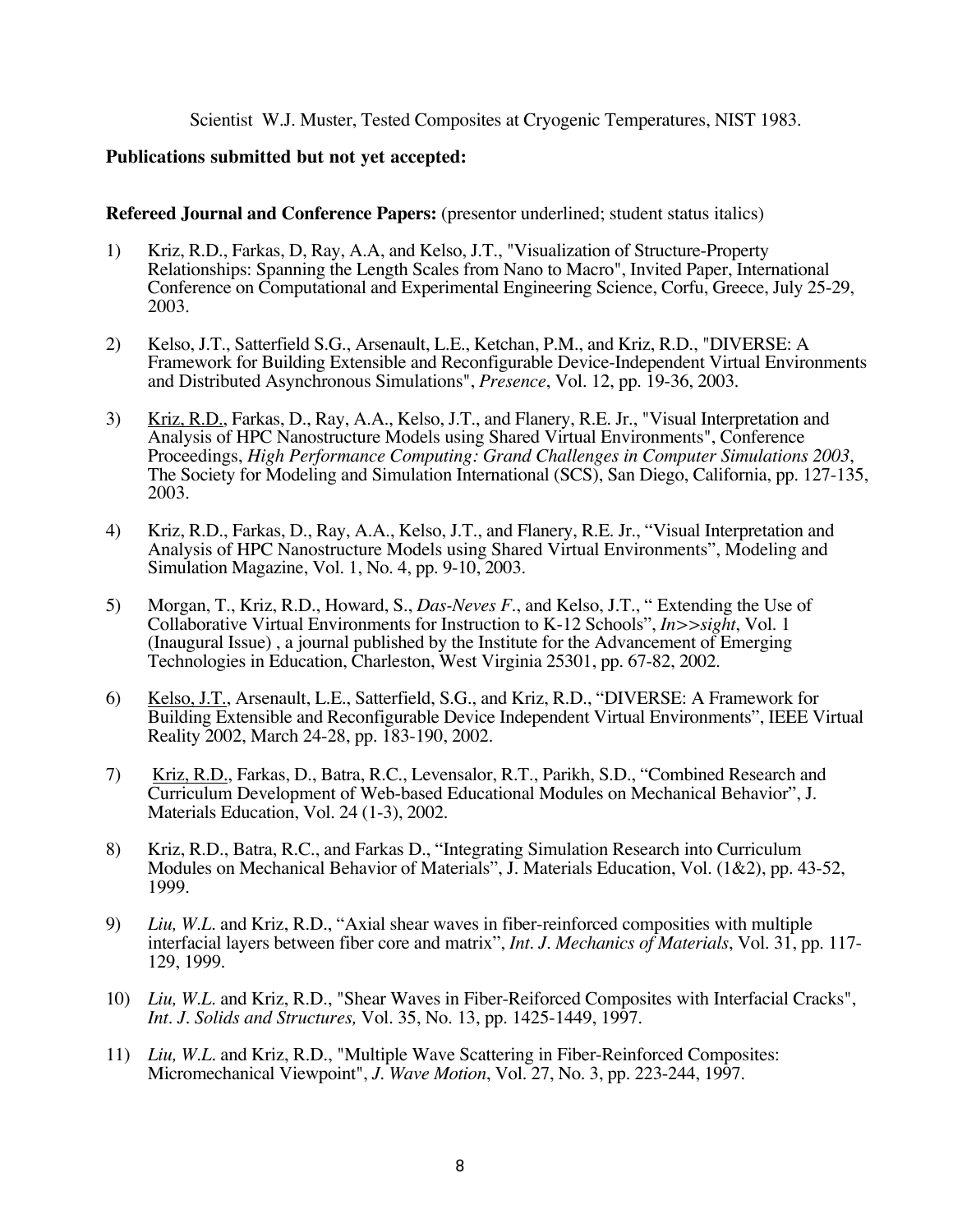- 12) R.D. Kriz and D. Farkas, "Using Materials Resources on the World Wide Web for Introductory Materials Science Teaching", *J. Materials Education*, Vol. 19, No. (1&2), pp.111-119, 1997.
- 13) *Ternes, J.K.,* Farkas, D., and Kriz, R.D.,"Stoichiometry effects on core structure and mobility in B2 NiAl", *Phil. Mag. A*, Vol. 72, No. 6, pp. 1671-1696, 1995.
- 14) *Vandenbossche, B.*, Kriz, R.D., and Oshima, T., "Stress Wave Displacement Polarizations and Attenuation in Unidirectional Composites: Theory and Experiment", *J. Research in Nondestructive Evaluation*, Vol. 8, No. 2, pp. 101-123, 1996.
- 15) *Vure, N.R.S.* and Kriz, R.D.,"Effect of Cooling Rate and Stacking Sequence on the Fatique Behavior of Notched Quasi-Isotropic AS4/PEEK Laminates", *J. Comp. Tech and Res*, Vol. 188, No. 2, pp. 127-134, 1995.
- 16) Tewary, V. K. and Kriz, R.D., "Generalized Plane Strain Analysis of a Bimaterial Composite Containing a Free Surface Normal to the Interface", *Journal of Material Research*, Vol. 13, pp. 2609-2622, 1991.
- 17) *Heyliger, P.R.* and Kriz, R.D., "Stress Intensity Factors by Mixed Enriched Finite Elements", *Communications in Applied Numerical Methods*, Vol. 28, pp. 1461-1473, 1989.
- 18) Kriz, R.D. and McCloskey, J.D., "Mechanical Properties of Alumina-PEEK Unidirectional Composite: Compression, Shear, and Tension", *Advances in Cryogenic Engineering Materials*, Vol. 36, Eds. R.P. Reed and F.R. Fickett, pp. 921-927, 1989.
- 19) Kriz, R.D., "Edge Stresses in Woven Laminates at Low Temperatures", *Composite Materials: Fatigue and Fracture*, Second Volume, ASTM STP 1012, Ed. Lagace, pp. 150-161, 1989.
- 20) Kriz, R.D. and Sparks, L.L., "Performance of Alumina/Epoxy Thermal Isolation Straps", *Advances in Cryogenic Engineering Materials*, Vol. 34, Eds. A.L. Clark and R.P. Reed, pp. 107- 114, 1987.
- 21) Kriz, R.D., and Ledbetter, H.M., "Elastic Wave Surfaces in Anisotropic Media", *Rheology of Anisotropic Materials*, C. Huet, D. Bourgoin, and S. Richemond, Eds., CEPADUES-Editions, Toulouse, France, pp. 79-91, 1986.
- 22) Kriz, R.D., and Muster, W.J., "Influence of Damage on Mechanical Performance of Woven Laminates at Low Temperatures", *Advances in Cryogenic Engineering Materials*, Vol. 32, Eds. R.P. Reed and A.F. Clark, pp. 137-144, 1986.
- 23) Kriz, R.D., "Influence of Damage on Mechanical Properties of Woven Composites at Low Temperatures", *Journal of Composites Technology and Research*, Vol, 7, No. 2, pp. 55-58, 1985.
- 24) Wnuk, M.P. and Kriz, R.D., "Continuous Damage Mechanics Model of Damage Accumulation in Laminated Composites", *International Journal of Fracture*, Vol. 28, pp. 121-138, 1985.
- 25) Kriz, R.D. and Ledbetter, H.M. "Elastic Representation Surfaces of Unidirectional Graphite/Epoxy Composites", *II U.S.-Japan Conference on Composite Materials, ASTM STP 864*, Eds. J.R. Vinson and M. Taya, American Society for Testing and Materials, Philadelphia, pp. 661-675, 1985.
- 26) Kriz, R.D., "Influence of Ply Cracks on Fracture Strength of Graphite/Epoxy Laminates at 76K", *Effects of Defects in Composite Materials*, ASTM STP 836, American Society for Testing and Materials, pp. 250-265, 1984.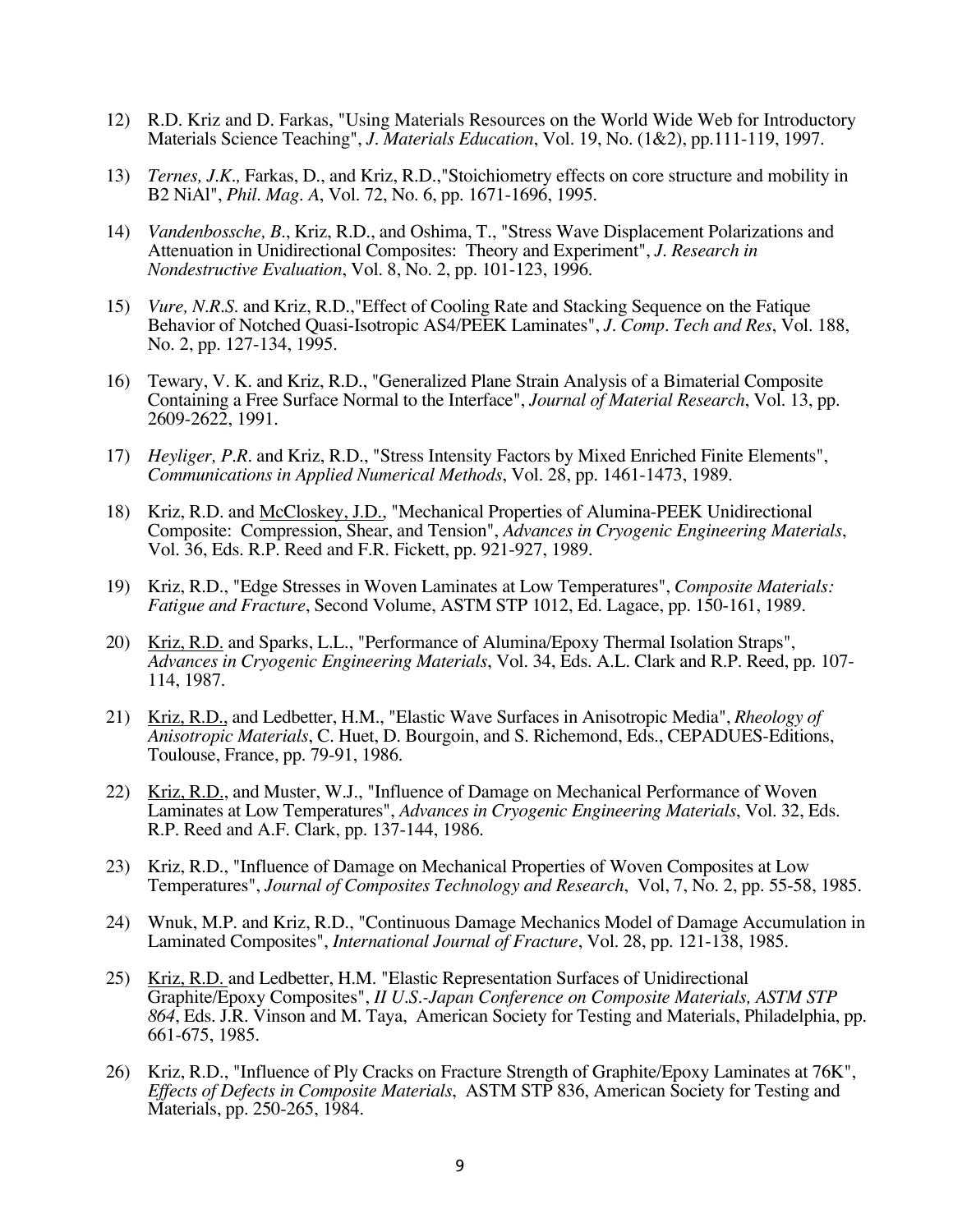- 27) Datta, S.K., Ledbetter, H.M., and Kriz, R.D. "Calculated Elastic Constants of Composites Containing Anisotropic Fibers", *International Journal of Solids and Structures*, Vol. 20, No. 5, pp. 429-438, 1984.
- 28) Ledbetter, H.M., Datta, S.K., and Kriz, R.D., "Elastic Constants of an Anisotropic Nonhomogeneous Particle-Reinforced Composite", *Acta Met.*, Vol. 32, No. 12, pp. 2225-2231, 1984.
- 29) Kriz, R.D., "Stiffness and Internal Stresses of Woven Composites at Low Temperatures", *Advances in Cryogenic Engineering Materials*, Vol. 30, Eds. A.L. Clark and R.P. Reed, Plenum Press, pp. 1-8, 1983.
- 30) Ledbetter, H.M. and Kriz. R.D., "Elastic-Wave Surfaces in Solids", *Physica Status Solidi*, Vol. 114, pp. 475-480, 1982.
- 31) *Kriz, R.D.* and *Stinchcomb, W.W.*, "Effects of Moisture Curing Stresses and Mechanical Load on Damage Development in Quasi-Isotropic Laminates", *Damage in Composite Materials*, ASTM STP 775, Ed. K.L. Reifsnider, American Society for Testing and Materials, pp 63-80, 1982.
- 32) Kasen, M.B., Schramm, R.E., and Kriz, R.D., "Effect of Cryogenic Temperatures on the Mechanical Performance of Glass-Fabric-Reinforced Epoxy and Polyimide Matrix Laminates", *Advances in Cryogenic Engineering Materials*, Vol. 28, Plenum Press, pp. 1-7, 1981.
- 33) Kriz, R.D., "Absorbed Moisture and Stress-Wave Propagation in Graphite/Epoxy", *Composite Technology Review*, Vol. 3, No. 4, pp 154-155, 1981.
- 34) Kriz, R.D. and Stinchcomb, W.W., "Elastic Moduli of Transversely Isotropic Graphite Fibers and Their Composites", *Journal of Experimental Mechanics*, Vol. 19, No. 2, 41-49, Feb 79.

**Papers Presented at Conferences and Published in Conference Proceedings** (abstract reviewed)**:** (presentor underlined; student status italics)

- 1) J.T. Kelso, J.T., Arsenault, L.E., R.D. Kriz, and F. Das-Neves, "DIVERSE: a Software Toolkit to Integrate Distributed Simulations and Heterogeneous Virtual Environments", Joint Aerospace Weapon Systems: Support, Sensors, and Simulations Symposium Exhibition, San Diego, CA, July 22-27, 2001.
- 2) A. Etebari, A., Vlachos, P.P., and Kriz, R.D., "Development of a Virtual Scientific Visualization Environment for the Analysis of Complex Flows in the Cardiovascular System", BED-Vol. 50, Bioengineering Conference ASME, 2001.
- 3) Kriz. R.D., Levensalor, R.T., Parikh, S.D.,"Interactive Scientific Visual Data Analysis Using Java, PV-Wave, and IMSL," Conference Proceedings of the "Visualization Development Environment 2000", Princeton Plasma Physics Laboratory, April 27-28, 2000.
- 4) Kriz. R.D., Levensalor, R.T., Parikh, S.D., "Combined Research Curriculum Development of Web and Java Based Educational Modules with Immersive Environments," Kluwer Academic Publishers, Conference Proceedings of the International Conference on Building University Electronic Educational Environments, University of California Irvine, August 4-6, pp. xx-xx,1999
- 5) Jorgenson, L., Kriz, R.D., Mones-Hattal, B., Fracchi, F.D., "Is Visualization Struggling under the Myth of Objectivity?" *(http://www.cecm.sfu.ca/projects/PhilVisMath/vis95panel.html)*, Proceedings of IEEE Visualization' 95*,* IEEE Computer Society Press, pp. 412-425, 1995.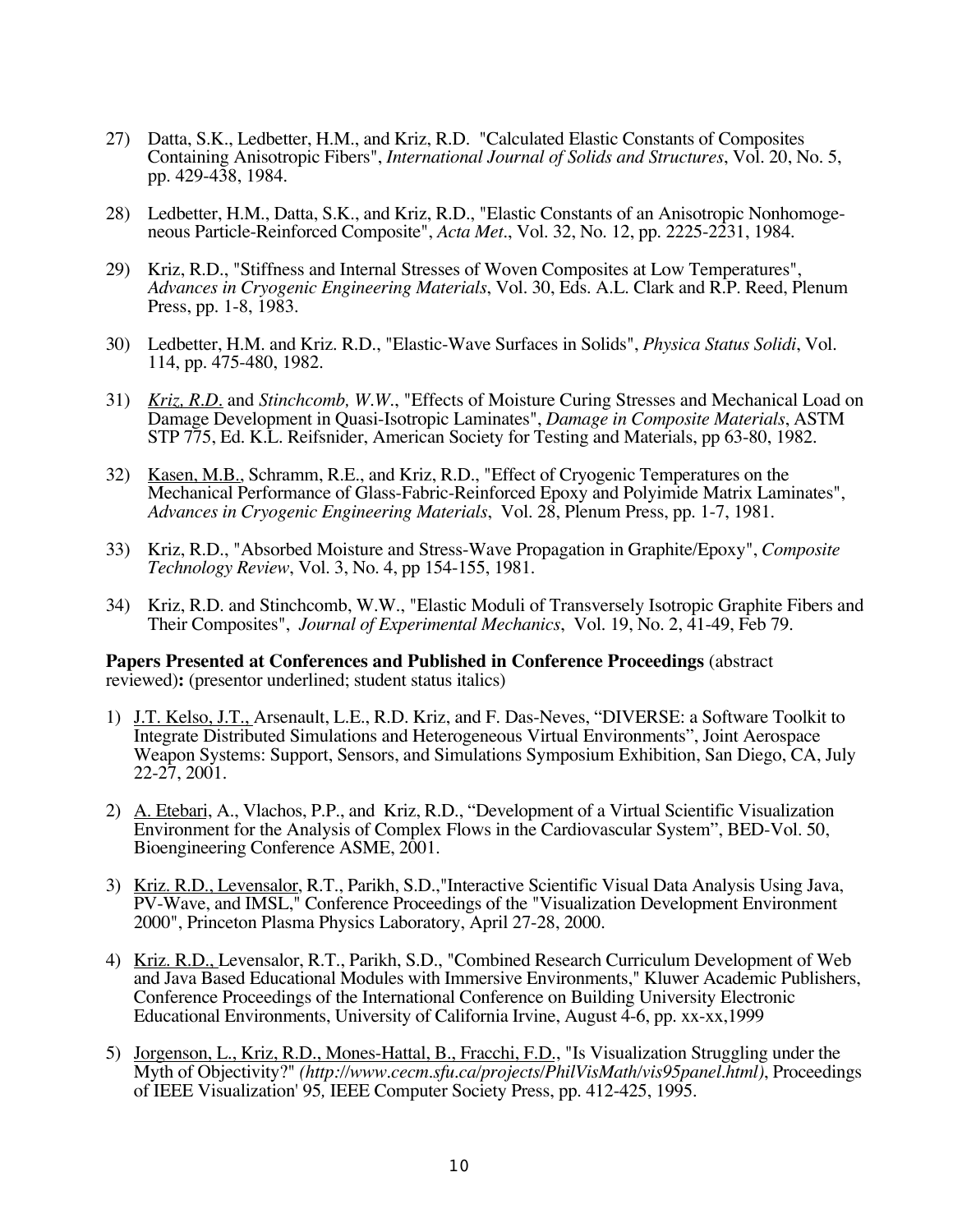- 6) *Kuppuswamy,* A. and Kriz, R.D., "Development of an Interactive Multimedia Module That Create a Visual Model of Beam Theory"*, Proceedings of ED-MEDIA 95 World Conference on Educational Multimedia and Hypermedia,* Graz, Austria, June 17-21, Published by Association for the Advancement of Computing in Education, pp. 384-389, 1995.
- 7) Oshima, T., Kriz, R.D., and Nomachi, S.G., " Visual Simulation of Stress Wave Propagation in Fiber Sensor with Interphase Layer in Composite Laminate", *36th Structures, Structual Dynamics, and Materials Conference*, April 10-13, New Orleans, accepted 1995.
- 8) Giurgiutiu, V.*,* Reifsnider, K.L., Kriz, R.D., *Ahn, B.K.*, and *J. J. Lesko,* "Influence of Fiber Coating and Interphase on the Design of Polymeric Composite Strength - Analytical Predictions", *36th Structures, Structural Dynamics, and Materials Conference*, April 10-13, New Orleans, Paper # 95- 1212, accepted 1995.
- 9) Oshima, T., Mikami, S., Aochi, T. , Takeda, N. and Kriz, R.D., " Dynamic Behavior of Interphase Layer in Stress Wave Propagation Through a Fiber Sensor System", *Proceedings 7th Japan-U.S. Conference on Composite Materials*, Kyoto, Japan, Eds. I. Kimpara, H. Miyairi and N. Takeda, Published by Japan Society for Composite Materials, pp 223 - 230, (1995).
- 10) Oshima, T., Mikami, S. and Rahman, M.S., Yasuda, M., Kriz, R.D., " Accuracy Improvement of Ultrasonic Inspection for Civil Structures and Materials", *Review of Progress in Quantitative NDE, Vol. 14*, Eds. D.O. Thompson and D.E. Chimenti, Plenum Press, pp. 2193-2200, 1995.
- 11) *Xie, Z.Y.,* Kriz, R.D., Farkas, D., "Visualization of Dislocation Core Structure and Motion in Ordered Alloys", *TMS 122nd Annual Conference*, February 21-25, EPD Congress, Ed. J.P. Hager, Published by The Minerals, Metals & Materials Society, pp. 679-685, 1992.
- 12) Kriz, R.D., "AVS Functional Visualization: Extracting Functions from Distributed Numbers", *2nd Annual AVS Conference*, Lake Buena Vista, Fla, May 24-26, 18 pages, 8 pages, 1993.
- 13) Oshima, T., Kriz, R.D., Takahasi, Y., Nomachi, S.G., and S. Mikami, "Simulation and Visualization of Stress Wave Propagation in a Composite with Interphase Layer and a Small Defect", *Proceedings of the Sixth Japan-U.S. Conference on Composite Materials*, Technomic Publishing Co., pp. 551-559, 1993.
- 14) Oshima, T., Kriz, R.D., and Nomachi, S.G., "Simulation and Visualization of Stress Wave Propagation in Composite Laminate with Interphase Layer", *Proceedings of the Fifth International Symposium on Nondestructive Characterization of Materials*, Karuizawa, Japan, Gordon Breach Scientific Publishers, Nondestr. Test. Eval., Vol.8-9, pp. 391-403, 1992.
- 15) Tewary, V.K. and Kriz, R.D., "Green's Function Method for Calculation of Stress Fields in Composite Materials", *International Union of Theoretical and Applied Mechanics*, Springer-Verlag, pp. 341-353, 1992.
- 16) Kriz, R.D., Oshima, T., and Nomachi, S.G., "Scanning Acoustic Microscope Simulation for Determining Interphase Structure", *International Union of Theoretical and Applied Mechanics*, Springer-Verlag, pp. 395-412, 1992.
- 17) Prosser, W.H., Kriz, R.D., and Fitting, D.W., "Nonlinear Elastic Effects on the Energy Flux Deviation of Ultrasonic Waves in GR/EP Composites", *Review of Progress in Quantitative NDE,* Vol. 11, Eds. D.O. Thompson and D.E. Chimenti, Plenum Press, pp. 2041-1048, 1991.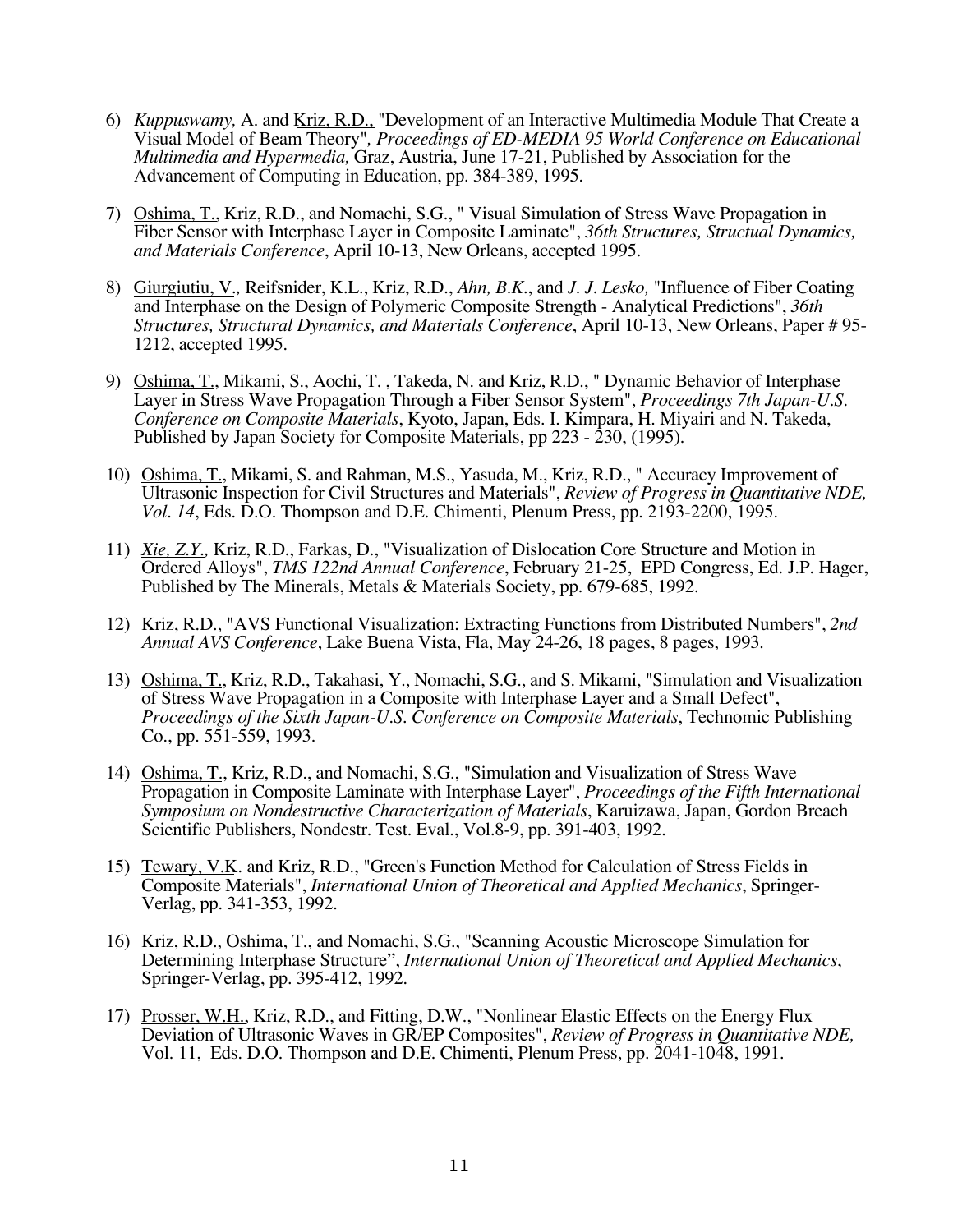- 18) Kriz, R.D. and Gary, J.M. "Numerical Simulation and Visualization Models of Stress Wave Propagation in Graphite Epoxy Composites", *Review of Progress in Quantitative NDE*, Vol. 9, Eds. D.O. Thompson and D.E. Chimenti, pp. 125-132, 1990.
- 19) Prosser, W.H., Kriz, R.D., and Fitting, D.W., "Effect of Stress on Energy Flux Deviation of Ultrasonic Waves in Gr/Ep Composites", *IEEE 1990 Ultrasonics Symposium*, IEEE Press, pp. 961-964, 1990.
- 20) Kriz, R.D., "Computer Simulation and Visualization of Stress Wave Propagation: A Visualization Approach for Developing new Nondestructive Test Methods", *Conference Proceedings of the Virginia Computer Users Conference*, Virginia Tech, Blacksburg, VA, pp. 21-30, 1990.
- 21) R.D. Kriz and *Heyliger, P.R.,* "Finite Element Model of Stress Wave Topology in Unidirectional Graphite/Epoxy Composites: Wave Velocities and Flux Deviations", *Review of Progress in Quantitative NDE*, Vol. 8A, Eds. D.O. Thompson and D.E. Chimenti, Plenum Press, pp. 141-148, 1989.
- 22) Fitting, D.W., Kriz, R.D., and Clark, A.V., "Measuring In-plane Elastic Moduli of Composites with Arrays of Phased-Insensitive Ultrasound Receivers", *Review of Progress in Quantitative NDE*, Vol. 8B, Eds. D.O. Thompson and D.E. Chimenti, Plenum Press, pp 1497-1504, 1989.
- 23) Berger, J.R. and *Kriz., R.D*., "An Optical Diffraction Strain Measurement System", *Conference Proceedings of 1989 Spring Conference on Experimental Mechanics, Society of Experimental Mechanics*, Bethel, Connecticut, pp. 572-576, 1989.
- 24) Read, D.T., Kriz, R.D. and Williams, J.G., "Multimode Optical Fibers as Damage Sensors in Composite Rods", *Ninth International Conference on Offshore Mechanics and Arctic Engineering*, ASME paper No. OMAE-90-894, American Society of Mechanical Engineers, 1989.
- 25) Kriz, R.D., "Monitoring Elastic Stiffness Degradation in Graphite/Epoxy Composites", *Solid Mechanics Research for Quantitative Non-Destructive Evaluation*, J.D. Achenbach and Y. Rajapakse, Eds., Martin Nijhoff Publishers, pp. 389-395, 1987.
- 26) *Kriz, R.D.* and Ledbetter, H.M., "Elastic Representation Surfaces of Unidirectional Graphite-Magnesium", *Conference Proceedings Nondestructive Testing and Evaluation of Advanced Materials and Composites*, NTIAC DOD Information Analysis Centers, pp. 63-76, 1986.
- 27) Cardenas-Garcia, J.F., Moulder, J.C., and Kriz, R.D., "Video-Optical Determination of Whole-Field Strain in a Composite Panel", *Conference Proceedings, Published by Society for Experimental Mechanics*, pp. 48-57, 1986.
- 28) Ledbetter, H.M., Datta, S.K., Kriz, R.D., and Austin, M.W., "Physical-Property Modeling in Silicon-Carbide/Aluminum", *Conference Proceedings of the Sixth Annual Discontinuous Reinforced Metal-Matrix-Composite Work (DOD MMCIAC)*, Santa Barbara, California, pp. 67-94, 1984.

### **Internal Reports and Contractor Reports:**

(Note: When rewritten reports become archival publications, they are not listed below.)

\* Tewary, V.K. and R.D. Kriz, "Effect of a Free Surface on Stress Distribution in a Bimaterial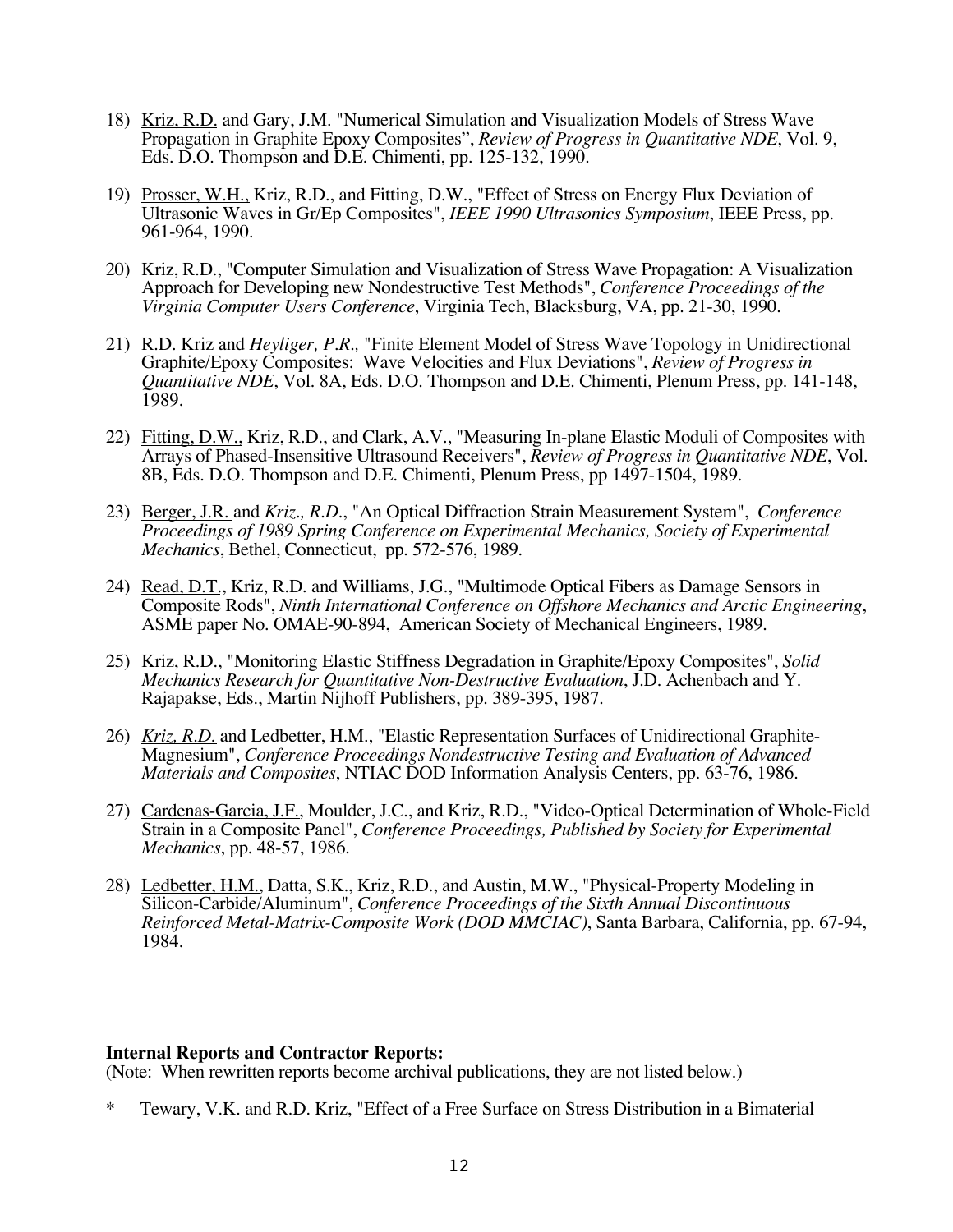Composite", NIST Special Publication 802, National Institute of Standards and Technology, U.S.

- \* Kriz, R.D., "Mechanical Properties of Alumina Fiber-Reinforced PEEK Thermal Plastic at Low Temperature", NASA Contractors' Report, submitted 1990.
- Kriz, R.D., "Laminated Plate Analysis for Low Temperature Applications: Metallic and Nonmetallic Laminates", Internal Report NBSIR 87-3067, National Bureau of Standards, Boulder, Colorado, pp. 321-341, 1987.
- \* Kriz, R.D., Stinchcomb, W.W. and Tenney, D.R., "Effects of Moisture Residual Thermal Curing Virginia Tech Report No. VPI-E-80-5, Ph.D. Dissertation, Virginia Polytechnic Institute and State University, Blacksburg, VA, December, 1979.
- \* Kriz, R.D., "Effect of Material Properties on Interlaminar Stresses in Angle-Ply Composite Laminates", Virginia Tech Report No. VPI-77-16, Virginia Polytechnic Institute and State University, Blacksburg, VA, 1977.
- \* Kriz, R.D. and Stinchcomb, W.W., "Mechanical Properties for Thick Fiber-Reinforced Composite Materials Having Transversely Isotropic Fibers", Virginia Tech Report No. VPI-E-77- 13, Masters Thesis, Virginia Polytechnic Institute and State University, Blacksburg, VA, 1977.
- **Web publications in html format.** (URL web addresses are enclosed in parantheses and highlighted by italics). Note: 1. the Graduate School at Virginia Tech will require all Masters Theses and Ph.D. Dissertations be submitted in html format, 2. the Library of Congress as well as many publishers are considering html formated documents as archival publications.
- 1) Kriz, R.D., Glaessgen and Macrae, J.D., "Eigenvalue-Eigenvector Glyphs: Visualizing Zeroth, Second, Fourth and Higher Order Tensors in a Continuum" *(http://www.sv.vt.edu/ NCSA\_WkShp/kriz/WkShp\_kriz.html )*, Proceedings of the NCSA-NIST Workshop on Modeling the Development of Residual Stresses During Thermoset Composites Curing *(http://www.ncsa.uiuc.edu/Apps/SE/research/cure/workshop.html)*, University of Illinois, Urbana-Champaign, September 15-16, 1995.
- 2) Rao, R.P.V., Kriz, R.D., Abbott, A.L.and Ribbens, C.J., "Parrallel Implementation of the Filtered Back Projection Algorithm for Tomographic Imaging" *(http://www.sv.vt.edu/xray\_ct /Parallel\_CT.html)*, *Masters Thesis*, Virginia Polytechnic Institute and State University, Blacksburg, Virginia, 40 pages, January 1995. (note: prior to VT-ETD)
- 3) Kriz, R.D., *Three Visual Methods: Gradients, Function Extraction, and Tensor-Glyphs (http://www.sv.vt.edu/classes/ESM4714/VizMtd.html)*, Book registered copyright with the Library of Congress, 1993, published as class notes for ESM4714 Scientific Visual Analysis and Multimedia, Virginia Polytechnic Institute and State University, Blacksburg, Virginia, 198 pages, 9246 animation frames, 1991-1995.

# **Invited Talks or Lectures:**

- \* Undersea Weapon Simulation Based Design Workshop, "Virtual and Collaborative Design Environments", Office of Naval Research, University of Maryland, June, 2001.
- \* International Conference on Materials for Advanced Technologies, "Combined Research and Curriculum Development of Web Based Educational Modules on Mechanical Behavior of Materials", Organized by Materials Research Society, Singapore July, 2001.
- \* Keynote Speaker, Silicon Exchange Seminar Series, "Visual Data Analysis", Silicon Graphics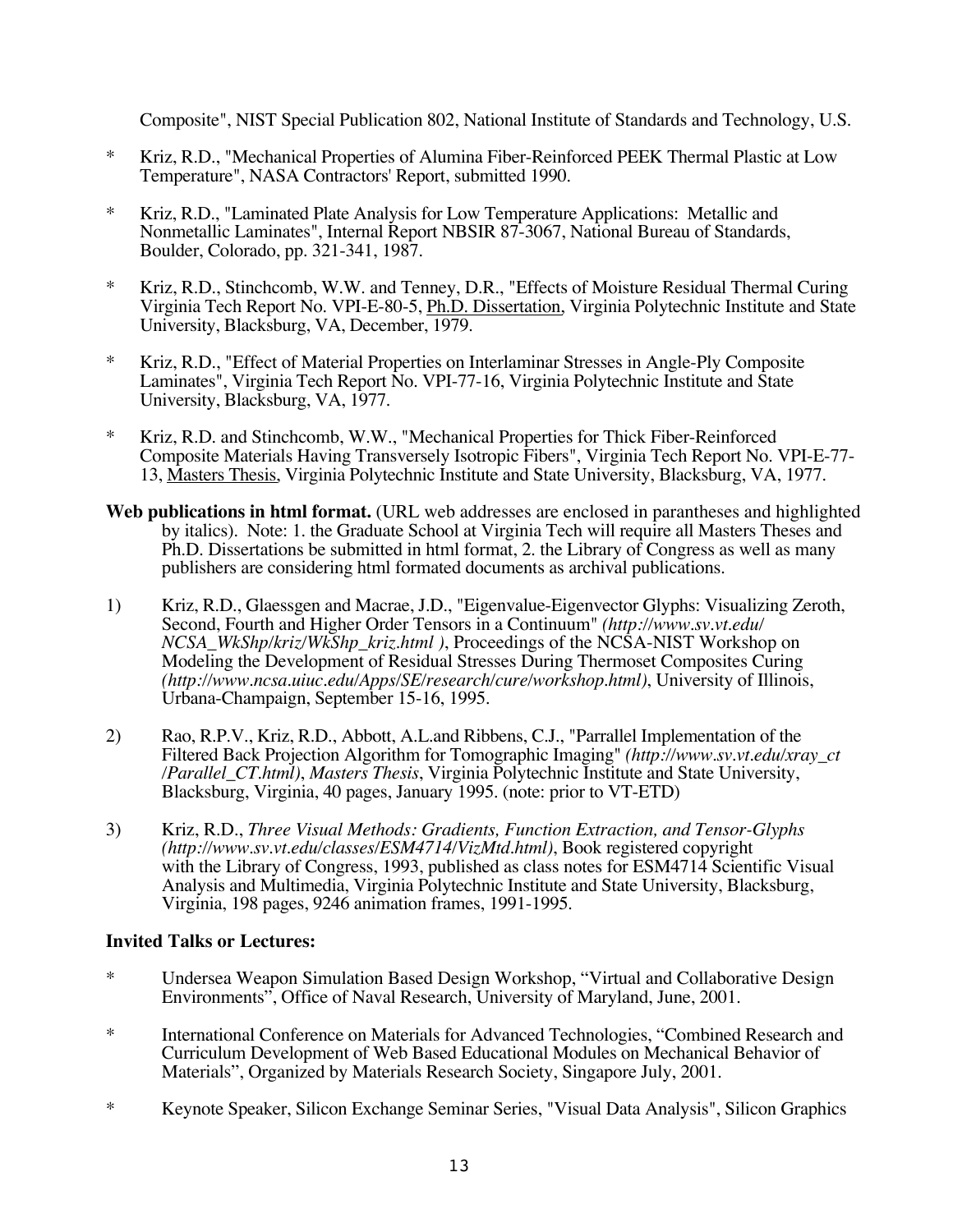Inc, 1995.

- \* Keynote Speaker, Discovery Seminar Series, "Visual Data Analysis", Visual Numeric Inc.(formerly IMSL) , 1995.
- \* Naval Research Laboratory Scientific Visualizaiton Laboratory, Washington, D.C, August 1993
- \* Georgia Institute of Technology, Atlanta Georgia, September 1992.
- \* Scientific Computing and Automation Conference, Washington, D.C., October 1992.
- \* National Institute for Standards and Technology, Gaithersburg, Maryland, August 1992.
- \* National Computer Graphics Association, Chicago, Illinois, August 1991.
- \* Visualization 91, San Diego, California, October 1991.
- \* IUTAM Symposium on Local Mechanics Concepts for Composite Material Systems, November 1991.
- \* Johns Hopkins University, "Wave Propagation in Anisotropic Media", Center for Nondestructive Evaluation, May 1991.
- \* Scientific Computing and Automation Conference, Philadelphia, PA, September 1990.
- \* U.S. Army Research Office Workshop on Recent Advances in the Mathematical Theory of Anisotropic Elasticity and Applications", Research Triangle Park, North Carolina, June 4-6, 1990.
- \* National Computer Graphics Association Annual Conference, Anaheim, CA, March 1990.
- \* NASA Langley Research Center, Materials Division, "Woven Composites Damage Mechanics", Hampton, VA, February 1987.
- \* NASA Workshop on Sensor Technology for Intelligent Materials, NASA Langley Research Center, Hampton, VA, February 1987.
- \* Distinguished Alumnus at Virginia Tech, Annual Review: Center for Composite Materials and Structures, April 1985.
- \* Nineteenth Annual French Group on Rheology of Anisotropic Materials, Paris, France, November 1984.
- \* International Conference on Composite Materials (ICCM-IV), Tokyo, Japan, October 1982.
- \* Naval Research Laboratories, Material Science and Technology Division, "Moisture Effects in Graphite/Epoxy Composites", July 1981.
- \* National AIAA Student Technical Paper Competition, Washington, D.C., December 1974.

# **IV. SERVICE ACTIVITIES**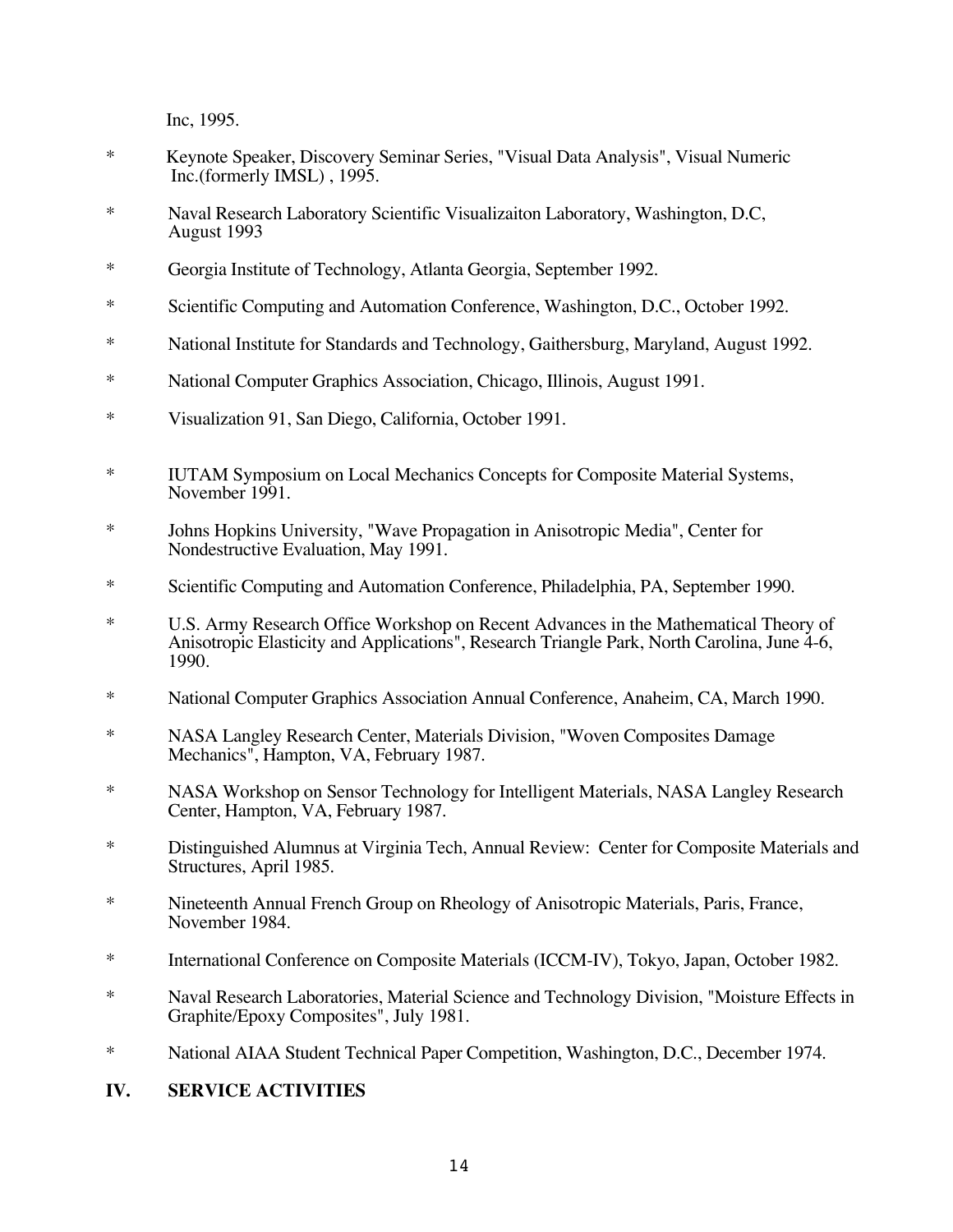### **University Activities:**

| $\ast$ | NCSA-SGI Power Grid Alliance                             | (Invitation 1995). |
|--------|----------------------------------------------------------|--------------------|
| $\ast$ | University Computing and Communications Committee,       | 1995-1996.         |
| $\ast$ | Created first Web Home page with BEV for the University, | 1993.              |
| $\ast$ | First University Affiliate in Virginia with NSF's NCSA,  | 1991.              |
|        | (National Center Supercomputing Applications)            |                    |
| $\ast$ | Founding Fellow of the University Center                 | 1995.              |
|        | for Human-Computer Interaction                           |                    |
| $\ast$ | <b>CCMS</b> Database Committee, Chairman                 | 1991-1995.         |
| $\ast$ | Founder of the Laboratory for Scientific                 | 1991.              |
|        | <b>Visual Analysis</b>                                   |                    |
| $\ast$ | Cofounder of the Multimedia Laboratory of                | 1991.              |
|        | the College of Engineering and College of                |                    |
|        | Architecture and Urban Studies                           |                    |
| $\ast$ | <b>ESM Computer Committee</b>                            | 1990-present.      |
| $\ast$ | <b>ESM External Relations Committee</b>                  | 1990-1992.         |
| $\ast$ | MSE Computer Committee, Chairman                         | 1993-present.      |
| $\ast$ | MSE Undergraduate Curriculum Committee                   | 1993-present.      |

#### **Service to Profession:**

\* Technical Reviews for:

AFOSR Proposals, 1995. International Journal of Fracture Mechanics, 1993. Journal of Applied Mechanics: 1987, 1988 Advances in Cryogenic Engineering Materials: 1985, 1986, 1987 Journal of Nondestructive Testing: 1990 Journal of Intelligent Material Systems and Structures: 1991. Journal of Composite Materials: 1991.

\* Conference Sessions Chaired:

Virtual Environment Workshop, Sponsored by Virginia Tech, August 2001. Organized session on VRML and 3D Model Translation/Optimization.

International Conference on Materials for Advanced Technologies, Organized by Materials Research Society, Singapore July, 2001. Chaired session on Web based teaching.

31st Annual Technical Meeting of the Society of Engineering Science, October 1994. Chaired session "Computational Issues in Composite Materials and Structures".

Sixth Japan-U.S. Conference on Composite Materials, Orlando Florida, June 1992. Chaired Session "Micromechanics I".

International Union of Theoretical and Applied Mechanics: Local Mechanics Concepts for Composite Material Systems, Blacksburg, VA, October, 1991. Program Chairman.

Review of Progress on Quantitative Nondestructive Evaluation, La Jolla, CA, July 15-20, 1990. Chaired session "New Techniques I (mostly electromagnetic)".